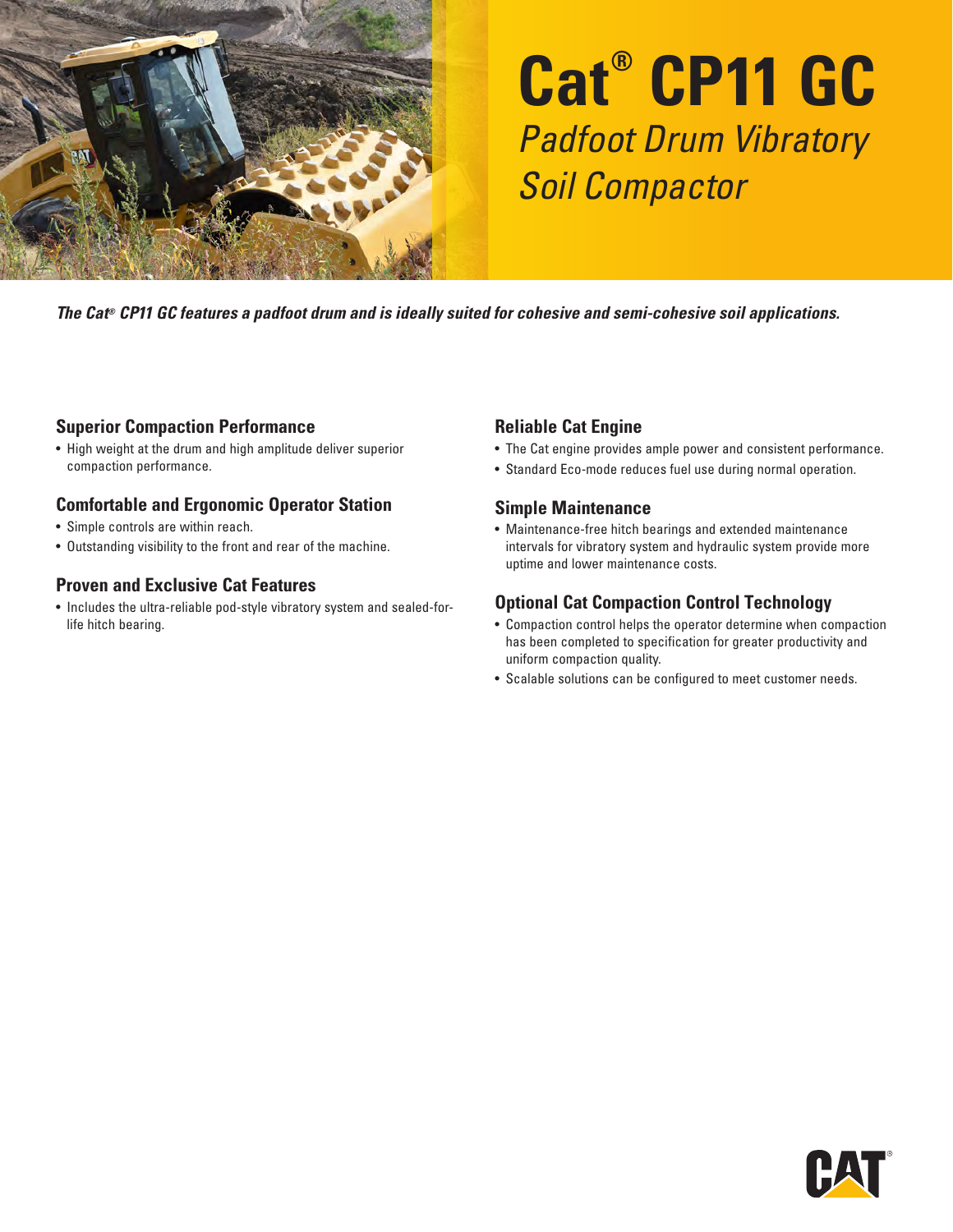# **Technical Specifications**

| <b>Engine - Power Train</b>                                  |                                       |                         |
|--------------------------------------------------------------|---------------------------------------|-------------------------|
| <b>Engine Model</b>                                          | Cat C4.4                              |                         |
| <b>Global Emissions</b>                                      | US EPA Tier 3<br><b>EU Stage IIIA</b> |                         |
| Gross Power ISO 14396                                        | 83.0 kW                               | 111.3 <sub>hp</sub>     |
| Gross Power SAE J1995                                        | 83.8 kW                               | 112.4 hp                |
| Net Power ISO 9249*                                          | 79.4 kW                               | 106.5 <sub>hp</sub>     |
| Net Power SAE J1349*                                         | 78.5 kW                               | 105.3 <sub>hp</sub>     |
| Displacement                                                 | 4.4 L                                 | $268.5$ in <sup>3</sup> |
| <b>Stroke</b>                                                | $127$ mm                              | 5.0 <sub>in</sub>       |
| Bore                                                         | $105 \text{ mm}$                      | 4.1 in                  |
| Max. Travel Speed (Forward or Reverse)                       | 11 km/h                               | $6.84$ mph              |
| 55%<br>Theoretical Gradeability, with or without vibration** |                                       |                         |

| <b>Vibratory System Specifications</b>                      |                  |            |
|-------------------------------------------------------------|------------------|------------|
| Nominal Amplitude - High                                    | $1.8 \text{ mm}$ | $0.071$ in |
| <b>Frequency at High Idle</b>                               | 30.0 Hz          | 1800 vpm   |
| <b>Frequency at Eco-Mode</b>                                | 28.6 Hz          | 1716 vpm   |
| Nominal Amplitude - Low                                     | $0.89$ mm        | $0.035$ in |
| Frequency at High Idle                                      | 33H <sub>z</sub> | 1980 vpm   |
| <b>Frequency at Eco-Mode</b>                                | 31.5 Hz          | 1890 vpm   |
| <b>Centrifugal Force</b>                                    |                  |            |
| Maximum                                                     | 249 kN           | 55,932 lb  |
| Minimum                                                     | 148 kN           | 33,249 lb  |
| <b>French Classification, data/class</b><br>w/ROPS/FOPS cab | 40.3             | VM3        |

## **Service Refill Capacities** Fuel Tank, total capacity **248 L** 65.5 gal Cooling System 18.5 L 4.9 gal Engine Oil w/ Filter **9.5 L** 2.5 gal Eccentric Weight Housings (combined) 26 L 6.9 gal Axle and Final Drives 10 L 2.6 gal Hydraulic Tank (service refill) 23 L 6.1 gal

| Weights                              |           |           |
|--------------------------------------|-----------|-----------|
| Operating Weight w/ Sun Canopy       |           |           |
| w/ Oval Padfoot                      | 11 055 kg | 24,372 lb |
| w/ Square Padfoot                    | 11 087 kg | 24,443 lb |
| Operating Weight w/ ROPS/FOPS Canopy |           |           |
| w/ Oval Padfoot                      | 11 233 kg | 24,764 lb |
| w/ Square Padfoot                    | 11 265 kg | 24,835 lb |
| Operating Weight w/ ROPS/FOPS Cab*** |           |           |
| w/ Oval Padfoot                      | 11 387 kg | 25,104 lb |
| w/ Square Padfoot                    | 11 419 kg | 25,174 lb |
| Weight at Drum w/ Sun Canopy         |           |           |
| w/ Oval Padfoot                      | 6303 kg   | 13,894 lb |
| w/ Square Padfoot                    | 6334 kg   | 13,965 lb |
| Weight at Drum w/ ROPS/FOPS Canopy   |           |           |
| w/ Oval Padfoot                      | 6372 kg   | 14,047 lb |
| w/ Square Padfoot                    | 6404 kg   | 14,118 lb |
| Weight at Drum w/ ROPS/FOPS Cab      |           |           |
| w/ Oval Padfoot                      | 6415 kg   | 14,142 lb |
| w/ Square Padfoot                    | 6447 kg   | 14,212 lb |

- \* Net power advertised is the power available at the engine flywheel when equipped with a fan at maximum speed, air cleaner, clean emissions module, and alternator.
- \*\* Actual gradeability may vary based on site conditions and machine configuration. Refer to the Operation and Maintenance Manual for more information.
- \*\*\* Standard operating weight considers full fuel tank, 75 kg operator, flotation tires, padfoot drum, and cab with A/C.

The air conditioning system on this machine contains the fluorinated greenhouse gas refrigerant R134a (Global Warming Potential = 1430). The system contains 2.2 kg of refrigerant, which has a CO<sup>2</sup> equivalent of 3.146 metric tonnes.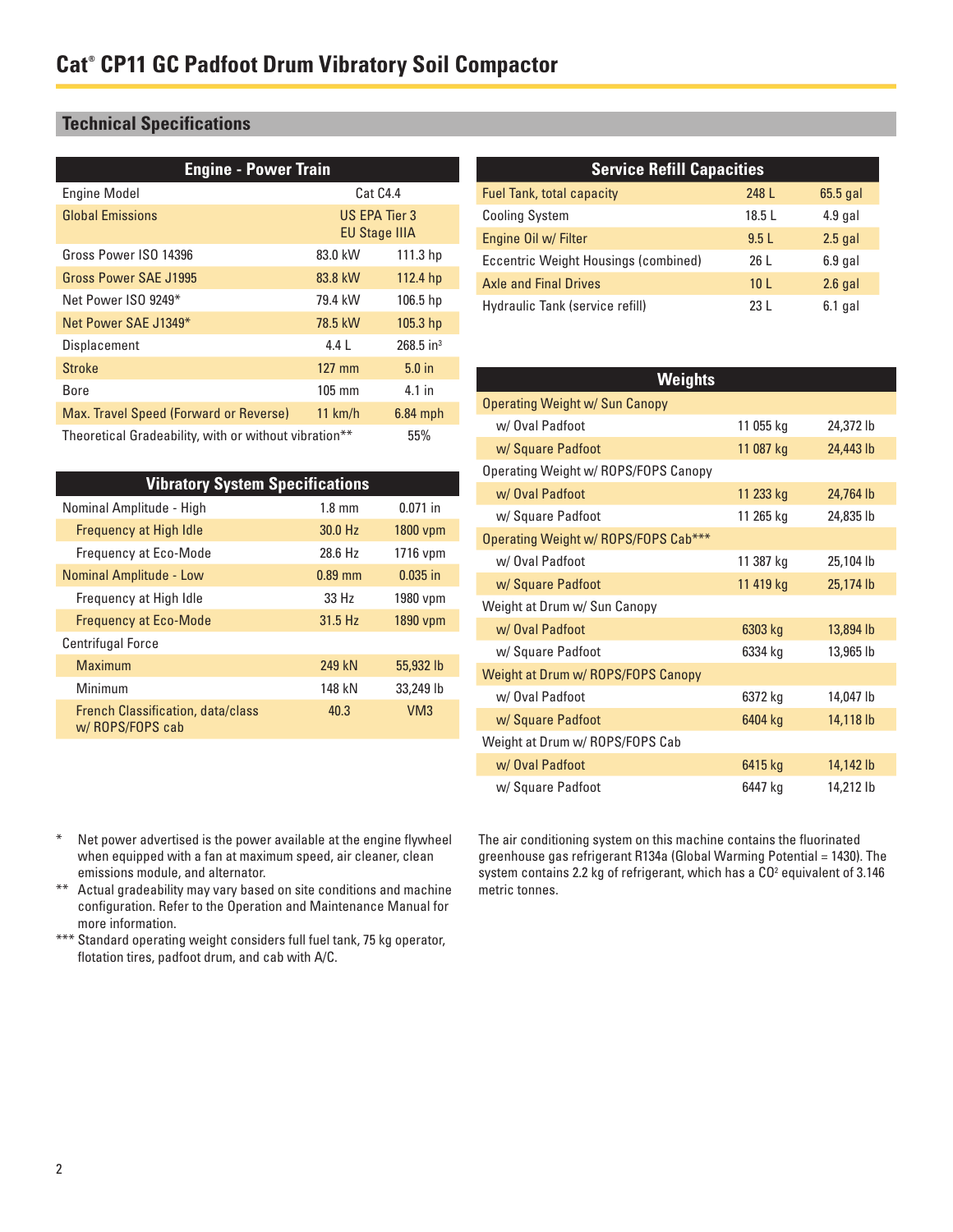# **Cat® CP11 GC Padfoot Drum Vibratory Soil Compactor**



**7**

| <b>Dimensions</b> |                                  |                  |           |
|-------------------|----------------------------------|------------------|-----------|
|                   | Overall Length                   | $5.70 \; m$      | 18.71 ft  |
| $\mathfrak{p}$    | <b>Overall Width</b>             | $2.30 \text{ m}$ | $7.53$ ft |
| 3                 | Drum Width                       | 2134 mm          | 84 in     |
| $\overline{4}$    | <b>Drum Shell Thickness</b>      | $25 \text{ mm}$  | $0.98$ in |
| 5                 | Drum Diameter, over pads         | 1549 mm          | 60.9 in   |
| 6                 | <b>Overall Height</b>            | 3.0 <sub>m</sub> | $9.8$ ft  |
| 7                 | Wheelbase                        | 3.0 <sub>m</sub> | $9.8$ ft  |
| 8                 | Ground Clearance, oval padfoot   | 516 mm           | $20.3$ in |
|                   | Ground Clearance, square padfoot | 525 mm           | $20.7$ in |
| 9                 | Curb Clearance, oval padfoot     | 496 mm           | $19.5$ in |
|                   | Curb Clearance, square padfoot   | 480 mm           | 18.9 in   |
|                   | <b>Inside Turning Radius</b>     | $3.86$ m         | $12.7$ ft |
|                   | <b>Hitch Articulation Angle</b>  | $34^{\circ}$     |           |
|                   | <b>Hitch Oscillation Angle</b>   | $15^{\circ}$     |           |

| <b>Padfoot Specifications</b>       |                       |                        |
|-------------------------------------|-----------------------|------------------------|
| Number of Pads                      | 140                   |                        |
| Pad Height, oval pads               | $127 \text{ mm}$      | 5.0 <sub>in</sub>      |
| Pad Face Area, oval pads            | 74.4 $cm2$            | $11.5$ in <sup>2</sup> |
| Pad Height, optional square pads    | $100 \text{ mm}$      | 3.9 <sub>in</sub>      |
| Pad Face Area, optional square pads | $123$ cm <sup>2</sup> | $19.1$ in <sup>2</sup> |
| <b>Number of Chevrons</b>           | 14                    |                        |

\* Smooth drum model equipped with padfoot shell kit

# **Vibratory Soil Compactor Selection Guide**



Size: Less than 50 mm (2 in) diameter

Not all models are available in each region. Contact your Cat® dealer representative for more information.